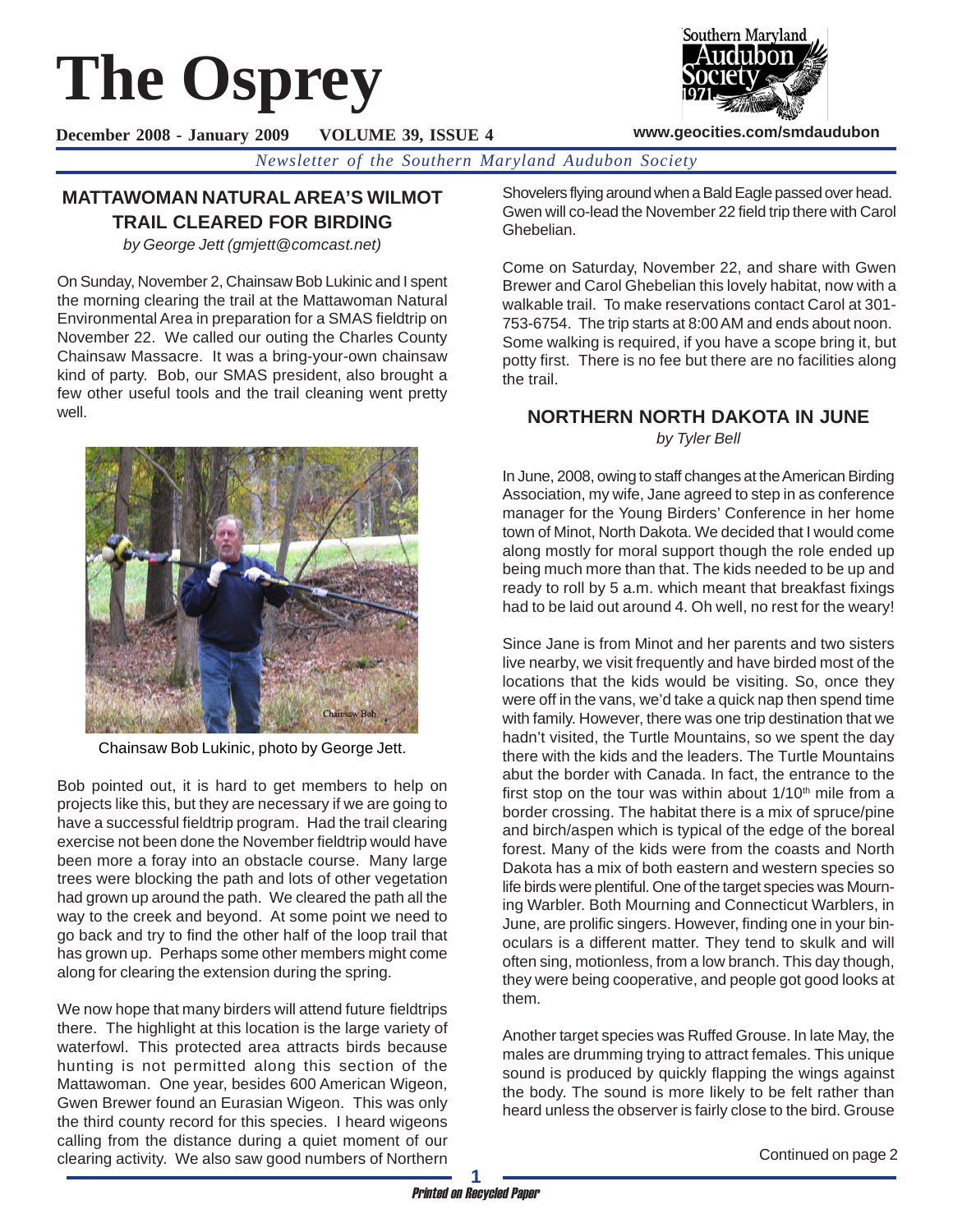were drumming less in early June but were still present in several locations along the trail.

Our final stop with the group was at Lake Metigoshe State Park. A very cooperative Red-necked Grebe swam near a pier and several of the boys took advantage of the photo op. After the leaders departed with their charges, Jane and I walked one of the trails and managed to locate a singing Philadelphia Vireo. This would have been a lifer for most of the rest of the group and was a state bird for us. After listening to literally hundreds of Red-eyed Vireos to hear something different, this one really stood out. Its song is less variable and has only a couple of phrases compared to the multiple variation of the Red-eyed relative.

As always, we were impressed by the diversity of birds throughout North Dakota. The misconception that it is a dead flat prairie crusted eternally in snow or sod will be immediately dispelled by a visit to almost any part of the state. All the more reason to go back in early June when the birds are singing their little hearts out! So, if you're tempted, ABA is having a Regional Conference in Minot, ND 14-19 June 2009. Here's a web link if you're interested:

http://www.americanbirding.org/mtgs/upcoming.html

# **CHRISTMAS BIRD COUNTS NEED VOLUNTEERS**

Southern Maryland Audubon Society conducts three Christmas Bird Counts and contributes to a fourth each year under rules established by the National Audubon Society. Since 1901, Audubon Christmas Bird Counts throughout North America have documented changes in numbers of individuals and distributions of species, as land use practices and climate have changed. This year's 109<sup>th</sup> Audubon Christmas Bird Count will contribute new data to the longest uninterrupted series of bird counts in America, a series that has contributed much to our understanding of how our birds and the environments that they depend on have changed over the decades. Last year, 59,918 observers throughout North America, Central and South America, the Caribbean, and Pacific Islands tallied 58.5 million individual birds. Volunteer observers may join field parties, or they may report counts made at their bird feeders. This year, consider joining us December 14 through January 4 to contribute to the counts in southern Maryland. See below for details.

#### **Port Tobacco Christmas Count Dec. 14, by Gwen Brewer**

This year, the Port Tobacco Christmas Count will take place on Sunday December 14, 2008. Gwen Brewer will compile the count and host the tally again this year. Please consider helping with the count as you have in the past or as a new participant! We need help both from birders covering sections of the circle and from feeder watchers. Even if you can only spend a few hours, your data from a feeder in the count circle or from a section of the count circle can

really help us to better document the birds in our area. The area covered by this count comprises a 15-mile diameter circle centered on Fourth Point on the Port Tobacco River. Myrtle Grove Wildlife Management Area and La Plata are in the northern section of the circle, which extends to Blossom Point, Popes Creek, and Mathias Point in Virginia to the south. On the west, the count circle includes the Ironsides and Nanjemoy areas, and to the east, Allens Fresh. Several miles of the Potomac River are included in the count, as well as Nanjemoy Creek and the Port Tobacco River. In 2007, 22 participants found over 16,000 individuals and 86 species of birds on the count (high count is 95 species). Merlin, Baltimore Oriole, and late Osprey and Tree Swallows were a few of the highlights from 2007. We have a lot of great habitat areas to cover on this count, and we need your help to do a good job! If you would like to help with the Port Tobacco Christmas Count or have any questions about it, please contact Gwen Brewer at glbrewer@comcast.net or telephone 301-843-3524.

## **Point Lookout Christmas Count Dec. 21, 2008**, **by Bob Boxwell.**

After two years of dropping waterfowl numbers I am curious as to what this year will bring us. While I will be contacting all the usual volunteers, we need additional help. If we have any bird feeding SMAS members within the Ridge, St. Inigoes, Scotland, Dameron area, consider contacting me so we can get you in on the feeder count action. If you are interested in more active participation telephone me (410-394-1300) or email bobboxwell@hotmail.com. All I ask is that you contact me before December 16<sup>th</sup>. That way we can coordinate the team leaders and their crews. Joanne and I will provide a spaghetti dinner at the tally rally. Please contact me for more details. Thanks and good birding.

#### **Patuxent River Christmas Count, Dec. 28, by Andy Brown.**

To volunteer, contact Andy Brown, telephone 410-535-5327, e-mail: brownaj@co.cal.md.us.

## **Fort Belvoir, Maryland Sector, Christmas Count, Jan. 4, by Carol Ghebelian**

This year SMAS will be counting on every Sunday of the official count period, with our Ft Belvoir count on the last day, Jan. 4. Please join us as we again survey the Maryland Sector of Virginia's Ft. Belvoir count circle. Our territory runs from Fort Washington, south to Naval Surface Weapons Center, Indian Head, including the environs. We cover lots of Potomac River shoreline and its tributaries, as well as woods, fields, and some developed areas. The territory also includes Piscataway National Park, Ferguson Farm, Ruth Swann Park, Chapman State Park, Mattawoman Natural Environment Area, and Mattawoman Wildlands. We always need help, including backyard feeder watchers. Reach sector leader, Carol Ghebelian, at 301-753-6754 or ghebelian@comcast.net. And do join us for the potluck tally rally at the Ghebelian's in Indian Head.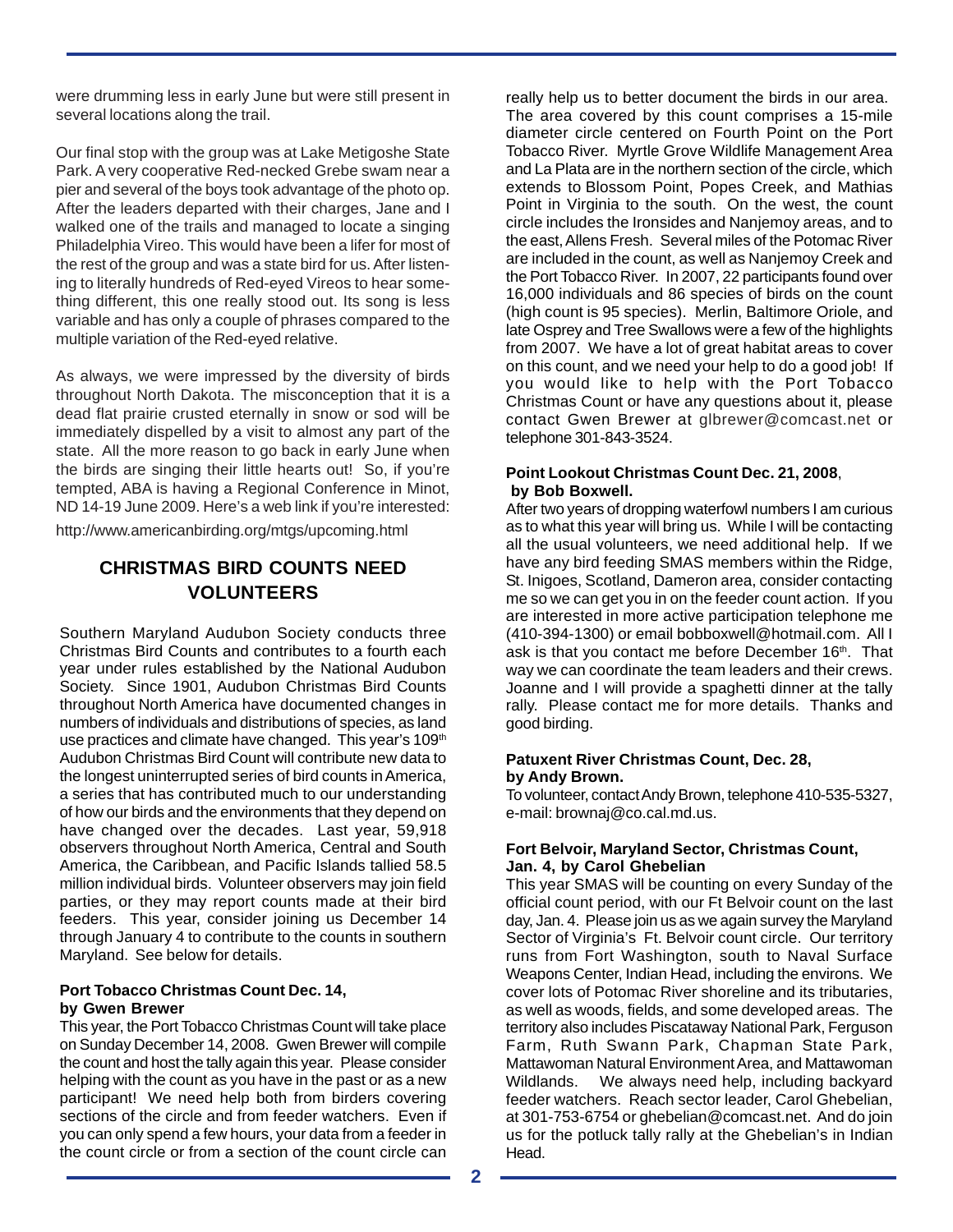# **ELECTION RESULTS BRING CONSERVATION OPPORTUNITY AND NEED FOR ACTION**

*STATEMENT OF AUDUBON PRESIDENT AND CEO JOHN FLICKER FOLLOWING THE ELECTION OF PRESIDENT-ELECT OBAMA AND THE NEW CONGRESS.*

*New York, NY, November 5, 2008,* —"Voters in this historic election cast their ballots not only for change, but for a new era of hope for our environment, and the people, birds, and other wildlife that depend on it. Washington has been ignoring critical environmental issues for too long. President-elect Barack Obama and a more environmentally aware Congress offer the promise of leadership and fundamental change that could usher in new protections for America's great natural heritage, and a new lease on life for species in decline.

"Despite real reason for optimism, we cannot take conservation gains for granted. Audubon is committed to helping the new Administration and Congress to live up to their great promise; and to make conservation, clean energy and green jobs part of America's path to a brighter tomorrow.

"Through our local Chapters, state offices and national grass roots efforts, Audubon will join with others in the environmental community to ensure that our newly elected leaders lead the way on issues vital to our environment, our economy and diversity of life on Earth."

Issues demanding prompt attention include:

## **Presidential Appointments:**

 - President-elect Obama should start by appointing to key environmental positions within his Administration qualified leaders who will defend our clean air and water, protect habitat and endangered species, aggressively address global warming, and steward our great natural heritage for future generations.

## **Scientific Integrity:**

- The Department of the Interior should systematically review and reverse decisions made by the past Administration under the Endangered Species Act that were influenced by political considerations and not based on sound science.
- President-elect Obama should send a clear signal to everyone in his administration to restore and respect scientific integrity in all environmental decisions.

## **Global Warming and Renewable Energy:**

 - President-elect Obama has said that: "We cannot afford more of the same timid politics when the future of our planet is at stake." He's right. We welcome the opportunity to help him deliver his promised \$150

billion plan for clean energy technologies that would protect our environment and stimulate the economy, creating up 5 million new green jobs.

- The Congress should pass legislation providing significant incentives for development of renewable energy such as a strong Renewables Portfolio Standard and a long-term extension of the Production Tax Credit, and pass significant legislation to address global warming with a comprehensive cap-and-trade program.
- The new Administration and Congress must lead a transformation in American energy production and use through investments in energy efficiency and clean energy technologies. This can minimize the fluctuation of gas prices while protecting our beaches, coastal ecosystems and the Alaskan landscape from the threats of oil and gas drilling.

## **Endangered Species Conservation:**

- We'll work with the Administration to secure reversal of the Bush administration's weakening of the Endangered Species Act, such as the controversial decision to allow agencies to self-consult regarding the impacts of federally-approved projects on endangered species.
- Congress should pass new tax incentives to encourage private landowners to work toward recovery of endangered species.

## **Bird and Habitat Conservation:**

- The Administration and the Congress should reinvest in the National Wildlife Refuge System and address the unacceptable \$3.5 billion maintenance backlog crippling this critical tool for conservation.
- The Congress should pass legislation to conserve neotropical migratory birds and address the steep declines in America's common birds that are disappearing from parks, farms, and backyards across the country.

## **Ecosystem Restoration:**

 - The Administration and the Congress should fund significant new restoration projects to improve the status of America's great natural ecosystems: The Mississippi River, the Everglades, Long Island Sound, and the Great Lakes.

# **NEW BOOKSTORE MERCHANDISE**

Just in time for your holiday shopping, the bookstore offers a fine assortment of new items. We have items made by the Women of the Cloud Forest, including hand-

embroidered field guide bags and seed jewelry. The 2009 Sibley calendar is in stock – the desk, engagement and wall versions. A new book on Ospreys is one of the children's books available. Many other items, too. Browse through our inventory at the December meeting.

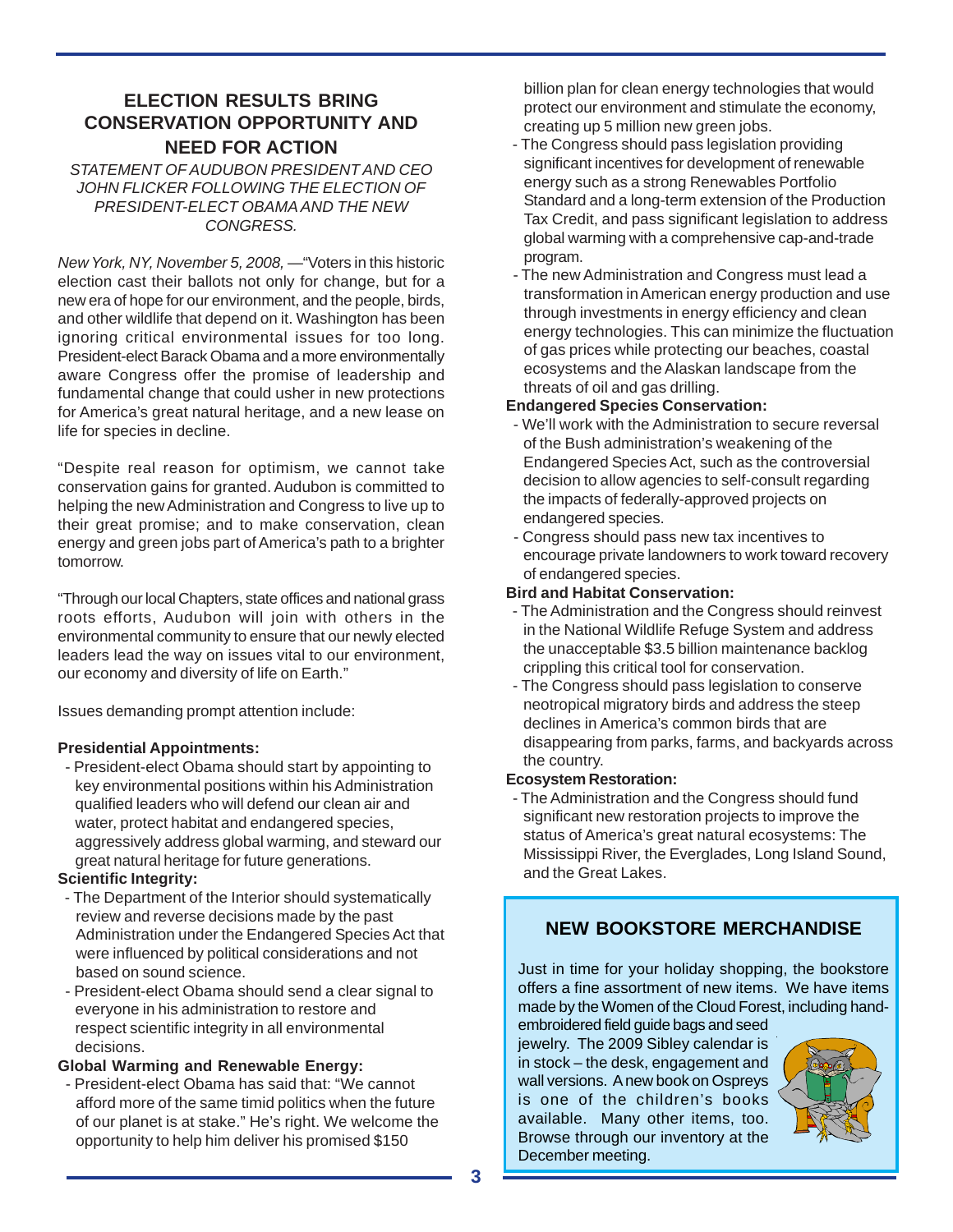# **CHRISTMAS PRESENTS!**

*by Mary Sokol*

Buy your Christmas presents now with a \$10.00 Osprey or \$25.00 Barn Owl adoption. The adoption certificate, information on the osprey or barn owl habits and photo of a fledgling can be sent directly to the person receiving the gift or to the purchaser of the gift - whichever you prefer! Just fill in the Adopt a Raptor coupon. Your adoption donation is tax deductible.



## **GIFT WRAPPING FUNDRAISER AT WILD BIRD CENTER** *by Millie Kriemelmeyer*

Christmas is coming and that means I will be stationed at the Wild Bird Center in Waldorf wrapping gifts to raise funds for SMAS scholarships.

Please help by signing up to wrap during the evening hours from 4:00 to 9:00 PM. I no longer drive at night. Help will be needed on some days when I have other activities.

Contact me at 301-372-8766, e-mail milliek@radix.net, and let me know when you can help wrap gifts or stop in at the store and relieve me (or keep me company for a few minutes). You will find some unique and interesting Christmas gifts at the Wild Bird Center.

Dates are December 13 through 24.

# **HOG ISLAND AUDUBON CAMP IS CLOSED**

*by Millie Kriemelmeyer*

Maine Audubon has closed their Hog Island Camp for the 2009 season while they decide its future. For about 20 years, Southern Maryland Audubon Society has offered scholarships to teachers, naturalists and environmentalists to attend various summer workshops offered at Hog Island. Only glowing reports were ever received, with most attendees calling it a "life-changing experience."

Now, we are looking for an environmental education summer workshop nearby in the Chesapeake Bay area. If any readers have one to recommend, please let me know.

Meanwhile, we will continue raising funds for the scholarships, so we can enrich the lives of more Southern Marylanders who influence young minds.

## **FOSTER PARENTS NEEDED**



Southern Maryland Audubon Society sponsors the banding of nestling birds of prey, or raptors, with serially numbered aluminum bands in cooperation with the Bird Banding Laboratory of the U. S. Department of the Interior, as part of our bird research and conservation activities in Southern Maryland. Limited numbers

of Osprey and Barn Owl nestlings become available each year for adoption. The gift of \$10 for an Osprey adoption, or of \$25 for a Barn Owl adoption, contributes to a special fund for the support of raptor research and raptor conservation projects. The foster parent receives:

- A certificate of adoption with the number of the U. S. Department of the Interior band, and the location and date of the banding.
- Information on the ecology and migration patterns of the species, photo of a fledgling, and any other information on whereabouts or fate of the bird that may be available.

Interested? Here's how to become a foster parent of an Osprey or a Barn Owl. Send \$10.00 for each Osprey, or \$25 for each Barn Owl to:

**Southern Maryland Audubon Society ATTN: Adoption Program 11350 Budds Creek Rd. Charlotte Hall, Maryland 20622**



| <b>ADOPT A RAPTOR</b>                                                       |  |  |  |
|-----------------------------------------------------------------------------|--|--|--|
| Name:                                                                       |  |  |  |
| Address:                                                                    |  |  |  |
|                                                                             |  |  |  |
|                                                                             |  |  |  |
| I wish to adopt (check one):                                                |  |  |  |
| ____ (number of) Osprey, \$10.00 each<br>(number of) Barn Owl, \$25.00 each |  |  |  |
| <b>Amount Enclosed:</b>                                                     |  |  |  |
| (Make checks payable to:                                                    |  |  |  |
| <b>Southern Maryland Audubon Society)</b>                                   |  |  |  |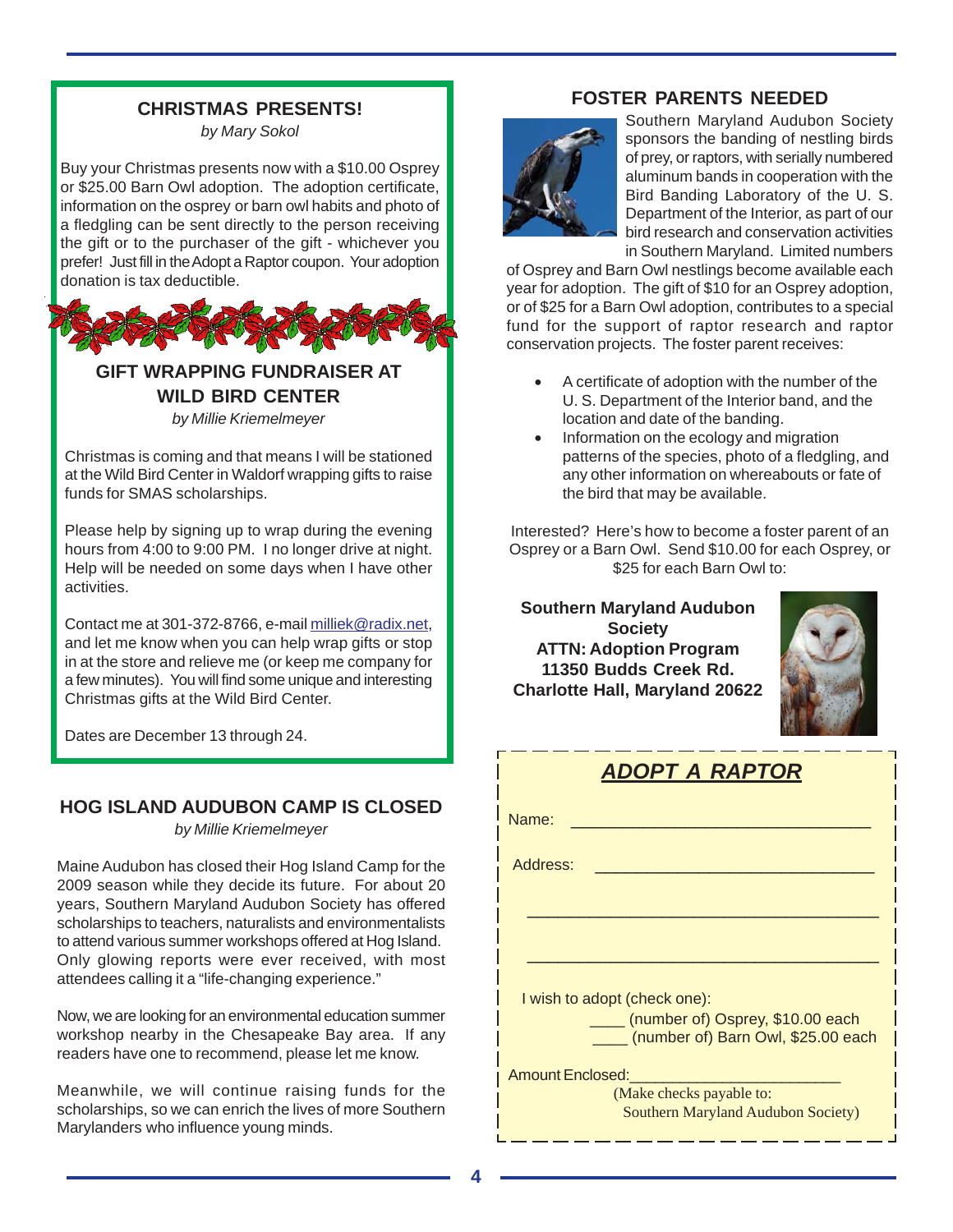# **YARD SALE ADDS FUNDS TO** Events continued from page 6 **SMAS TREASURY**

by Julie Daniel, Flea Market/Yard Sale Committee

The Southern Maryland Audubon Society yard sale held at Julie and Will Daniel's house on October 4<sup>th</sup> brought in \$375.00. The yard sale is a lot of fun but also a lot of work, so we were disappointed that we raised less money this year than last. I want to thank those who volunteered during the day of the yard sale: Oscar and Carol Ghebelian, Gwen Brewer, George Jett, Hayward Swisher, Mike Callahan, and George Harrington. Thanks also to all the SMAS members that donated items for the yard sale. If you donated items and would like a receipt for taxes please e-mail your home address to juliemdaniel@hotmail.com.



Volunteers at the annual Yard Sale, left to right: Oscar Ghebelian, Will Daniel, Gwen Brewer, Julie Daniel, Carol Ghebelian, Hayward Swisher, Mike Callahan. Photo by George Jett.

January 7—**Wednesday**—7:30 PM. **Monthly Meeting.** Public Library, Charlotte Hall, 37600 New Market Rd (Rte. 6 at Rte. 5), St. Mary's County. **Remote Refuges in a Tropical Paradise**, by Doug Forsell, Biologist, US Fish and Wildlife Service. Explore the most remote tropical wildlife refuges in the world. Doug has spent his career with the US Fish and Wildlife Service as a researcher covering areas from the Aleutian Islands to the South Pacific. Take a break from winter and enjoy tropical vistas and fascinating fauna.

January 24—**Saturday**—8:00 AM to noon. **Field Trip.** Piscataway National Park, Prince George's County. **Winter Waterfowl at Piscataway.** Leaders: Carol Ghebelian and Chris Ordiway. Contact Carol at 301-753-6754, e-mail gheblian@comcast.net; View wintering waterfowl at points in Piscataway National Park (Farmington Creek at Wharf Road, Accokeek Creek Boardwalk, etc.). We'll also search for land birds, and continue on to National Colonial Farm if time permits. Meet at the barber shop lot behind B&J Carry Out on Livingston Road at the intersection of Rtes. 210, 273, and Livingston Rd. Facilities, no fees. Joint trip with Audubon Naturalist Society.

# **CORRECTION**

The meeting of the Board of Directors on November 25 will not be in La Plata, as announced in the November issue of *The Osprey*. It will instead be at the Public Library in Charlotte Hall. The editor regrets the error.

#### ○○○○○○○○○○○○○○○○○○○○○○○○○○○○○○○○○○○○○○○○○○○○ ○○○○○○○○○○○○○○○○○○○○○○○○ **MEMBERSHIP APPLICATION**

- Please enroll me as a member of the Audubon Family and the Southern Maryland Audubon Society. I will receive the chapter newsletter, *The Osprey*, and all my dues will support environmental efforts in Southern Maryland.
- Please enroll me as a member of the National Audubon Society at the Introductory Offer. My membership will also include membership in the Southern Maryland Audubon Society. I will receive National's *Audubon* Magazine, the chapter newsletter, *The Osprey*, and support national and local environmental causes. A fraction of my dues will be returned to the local chapter.

| $City$ $City$ $State$ $Zip$ $Zip$                                                                           |                                    |
|-------------------------------------------------------------------------------------------------------------|------------------------------------|
| <b>Chapter-Only Dues</b> (new/renewal)<br>Make check payable to<br><b>Southern Maryland Audubon Society</b> | <b>National</b><br><b>National</b> |
|                                                                                                             | Intro                              |
| Senior/Student 1yr \$15 2yr \$28 3yr \$42                                                                   | Intro                              |
| Senior (0ver 62) ________ \$250                                                                             | Seni                               |

| <b>Mail to: Southern Maryland Audubon Society</b> |  |
|---------------------------------------------------|--|
| <b>Attn: Membership</b>                           |  |
| <b>P.O.Box 181</b>                                |  |
| Bryans Road, MD 20616                             |  |

#### **Dues, Make check payable to National Audubon Society**

- oductory Offer 1 year \$20
- Inductory Offer 2 year  $$30$
- or/Student \$15